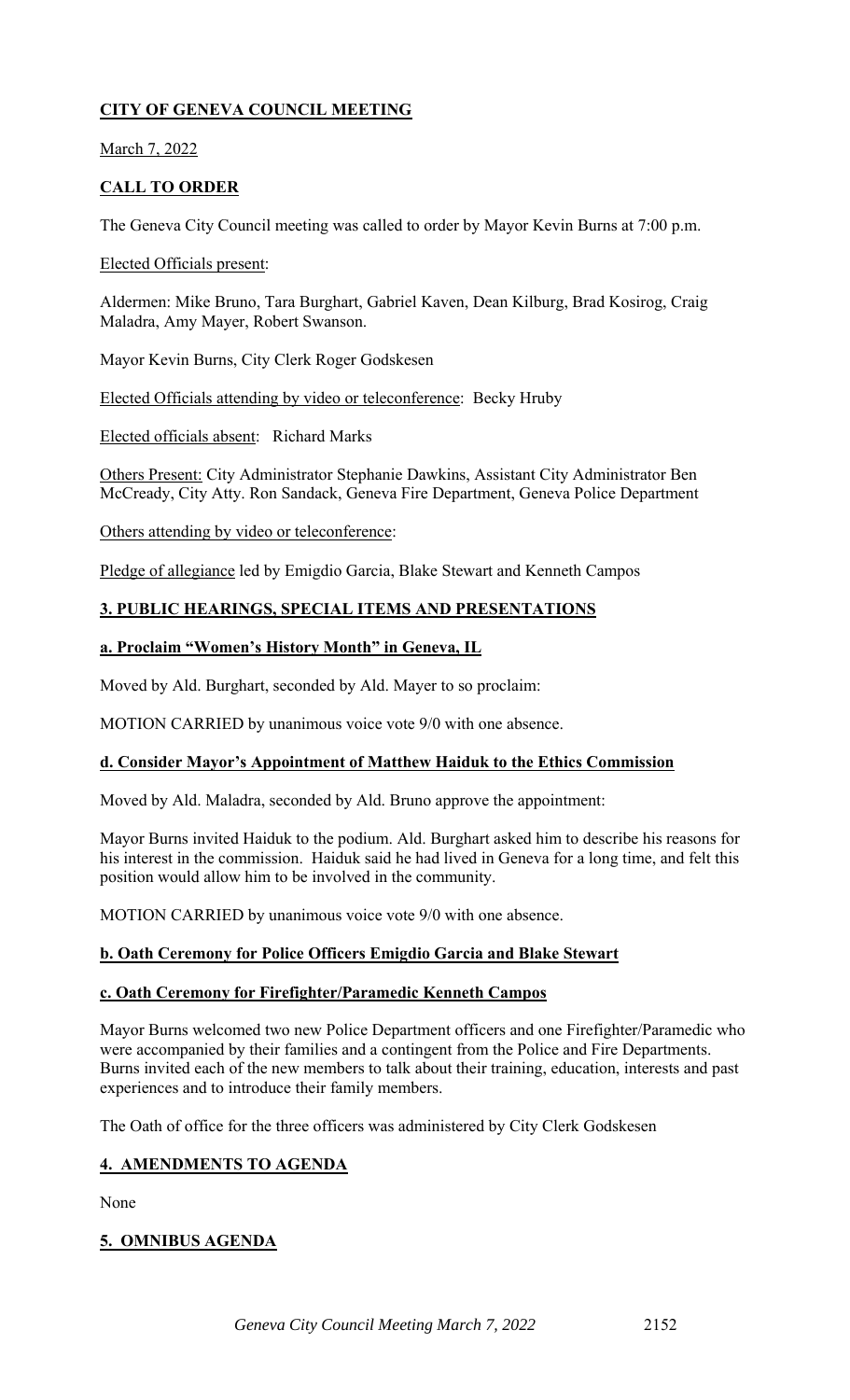All Items listed on the Omnibus Agenda are considered to be routine by the City Council and will be enacted by one motion. There will be no separate discussion on these items unless a council member so requests in which event the item will be removed from the Omnibus (Consent) Agenda and considered in its normal sequence on the agenda.

Moved by Ald. Mayer, seconded by Ald. Swanson to approve the agenda as presented.

Roll Call:

AYES: 9 (Ald. Bruno, Burghart, Hruby, Kaven, Kilburg, Kosirog, Maladra, Mayer, Swanson)

ABSENT: 1 (Marks)

NAYS: 0 MOTION CARRIED

## **\*6. Approve Regular City Council Minutes from February 22, 2022. (Clerk Recommends Approval)**

Moved by Ald. Mayer, seconded by Ald. Swanson to approve the measure as presented. Approved by unanimous roll call vote 9/0 with one absence. (Omnibus Agenda). MOTION CARRIED

#### **\*7. APPROVE REPORTS**

a. Financial Report for January, 2022

Moved by Ald. Mayer, seconded by Ald. Swanson to approve the measure as presented. Approved by unanimous roll call vote 9/0 with one absence. (Omnibus Agenda). MOTION CARRIED

## **8. COUNCIL COMMITTEES**

None

## **9. OTHER ITEMS AND CORRESPONDENCE**

None

## **10. MUNICIPAL BILLS FOR PAYMENT**

City of Geneva Expenditures - 03/07/2022 \$ 2,159,565.86 Manual Check $(s)$  – Utility Billing Refund(s) 436.36 Misc. Refund(s)  $-$ Sales Tax Abatement – City of Geneva Payroll 730,772.41 Tri-Com Expenditures - 03/07/2022 43,499.83 Tri-Com Payroll 107,248.74

Total Expenditures \$ 3,041,523.20

Moved by Ald. Bruno, seconded by Ald. Kosirog to approve the bills as presented.

Roll Call:

AYES: 9 (Ald. Bruno, Burghart, Hruby, Kaven, Kilburg, Kosirog, Maladra, Marks, Mayer, Swanson)

ABSENT: 1 (Marks)

NAYS: 0 MOTION CARRIED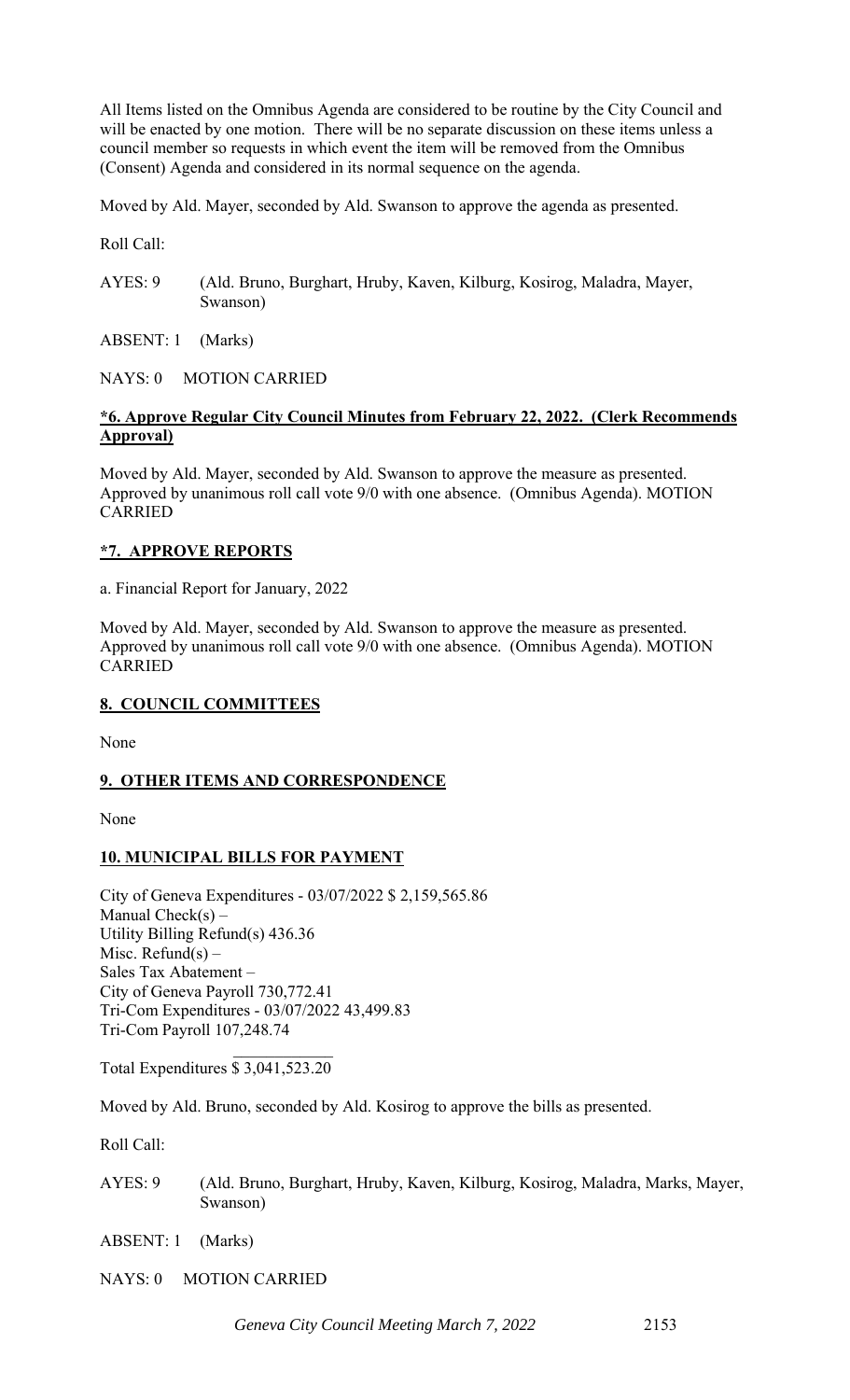## **11. COMMITTEE OF THE WHOLE ITEMS OF BUSINESS**

## **\*a. Approve Resolution No. 2022-14 Authorizing Acceptance of Auditing Services Agreement with Sikich, LLP for FY2022-2025.**

Moved by Ald. Mayer, seconded by Ald. Swanson to approve the measure as presented. Approved by unanimous roll call vote 9/0 with one absence. (Omnibus Agenda). MOTION CARRIED

#### **\*b. Approve Resolution No. 2022-15 Waiving Bidding and Authorizing Purchase of Solenis Praestol Polymer and Solenis Zetag Polymer from Solenis, LLC.**

Moved by Ald. Mayer, seconded by Ald. Swanson to approve the measure as presented. Approved by unanimous roll call vote 9/0 with one absence. (Omnibus Agenda). MOTION CARRIED

#### **\*c. Approve Resolution No. 2022-16 Awarding Bid to Professional Cemetery Services for City Cemetery Services for FY 2022 - FY 2027.**

Moved by Ald. Mayer, seconded by Ald. Swanson to approve the measure as presented. Approved by unanimous roll call vote 9/0 with one absence. (Omnibus Agenda). MOTION CARRIED

#### **\*d. Approve Resolution No. 2022-17 Awarding Bid to Lake Shore Recycling Services, Inc. for 2022 through 2027 for Street Sweeping Services.**

Moved by Ald. Mayer, seconded by Ald. Swanson to approve the measure as presented. Approved by unanimous roll call vote 9/0 with one absence. (Omnibus Agenda). MOTION CARRIED

#### **\*e. Approve Ordinance No. 2022-09 Restating Title 9 [Municipal Services]; Chapter 2, Article A, Section 1 [Definitions]; Chapter 2, Article B, Section 12 [Interconnection Policy]; and Chapter 2, Article B, Section 13 [Net Metering Policy] of the Geneva City Code.**

Moved by Ald. Mayer, seconded by Ald. Swanson to approve the measure as presented. Approved by unanimous roll call vote 9/0 with one absence. (Omnibus Agenda). MOTION CARRIED

#### **\*f. Approve Resolution No. 2022-18 Accepting a Proposal from Cpower Energy Management to Administer Participation in PJM Energy Efficiency and Emergency Capacity Aggregation from 2022 through 2026.**

Moved by Ald. Mayer, seconded by Ald. Swanson to approve the measure as presented. Approved by unanimous roll call vote 9/0 with one absence. (Omnibus Agenda). MOTION CARRIED

## **12. PRESENTATION OF ORDINANCES, RESOLUTIONS, PETITIONS, BIDS**

None

# **13. NEW BUSINESS AND PUBLIC COMMENT**

No comments or questions were raised in chambers or online.

# **14. ADJOURNMENT**

There being no further business, moved by Ald. Kosirog to adjourn the Geneva City Council meeting.

MOTION CARRIED by unanimous voice vote 9/0 with one absence.